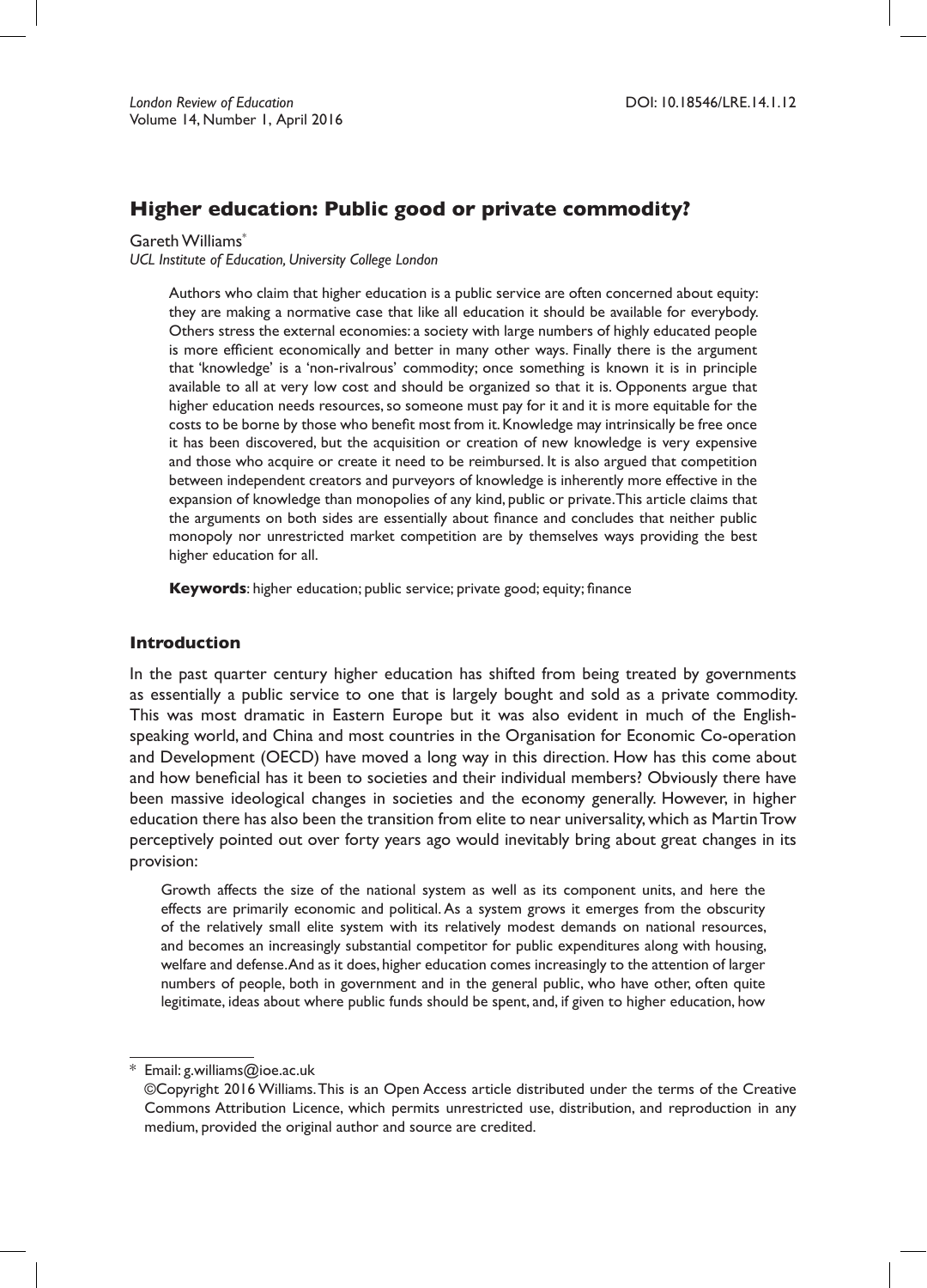#### 132 *Gareth Williams*

they should be spent.The relation of higher education to the state becomes increasingly critical the bigger the system of higher education is.

(Trow, 1974: 4)

In 1990 in a report for the OECD, obviously influenced by Trow and the harsh economic climate of much of the 1980s, I wrote:

There are no easily applied criteria to determine the total level of public expenditure on higher education, and in practice most governments have, until recently used some form of incremental funding which was uncontroversial when their higher education systems were expanding. All the bargaining and political judgement was concentrated on the size and distribution of this increment. … Incremental funding is the most convenient basis for the public funding of higher education institutions but it is almost impossible to implement rationally if resources are not growing.

#### (OECD, 1990: 13)

This was written at the end of the 1980s, when communism was collapsing and in several countries politicians were beginning to ask why so much public funding was being devoted to an activity many of whose benefits accrued to private individuals.

For more than three decades after the end of the Second World War in 1945, higher education expanded in both scale and scope, and was usually able to make credible claims for increased resources from public funds. In a few countries, most notably Japan and the United States,tuition fees paid by students' families made a significant contribution but even here it was recognized that the state had a major responsibility. Initially the main driver of expansion was the demand resulting from the increased numbers of qualified students emerging from secondary education and the belief that greater access to higher education increased social mobility and hence helped reduce inequality.The Robbins Report in the United Kingdom (Robbins, 1963), and similar studies in many countries, demonstrated convincingly that large numbers of young people with the ability to benefit from some form of education and training beyond secondary school were unable to do so for financial reasons or because of inadequate capacity in the universities and colleges.Although such arguments are still being made by advocates and lobbyists for higher education, they have become less convincing as, to use Trow's terminology and definitions,'elite' higher education has given way to 'mass' and, in many economically advanced countries, 'universal' higher education (Trow, 1974).

From the 1960s economists have also been showing that universities and colleges make a significant contribution to economic growth, both because most graduates became more productive than they would have been otherwise, and as a result of the contribution of university research to improved economic efficiency through technological and organizational advance. By the 1990s this was being taken up by higher education lobby groups and some politicians and has become the principal rationale for continued expansion in the 1990s and early twenty-first century in many countries.

From the 1990s onwards there has been growing disillusionment, at least among the politically active classes, about many of the consequences of the income and wealth equalization policies that had held sway for several decades after the end of the Second World War (see Piketty, 2014). Changes in many other European countries have not been as dramatic as in the United Kingdom but in the past two decades there has been a marked shift away from public provision of many goods and services in most countries of the OECD.As Trow foresaw, mass higher education cannot exist in an ivory tower, isolated from the political and cultural currents of society more generally.

These three pressures, the financial, the sociopolitical, and the ideological have all played a part in bringing about the shift of higher education away from being treated as a public service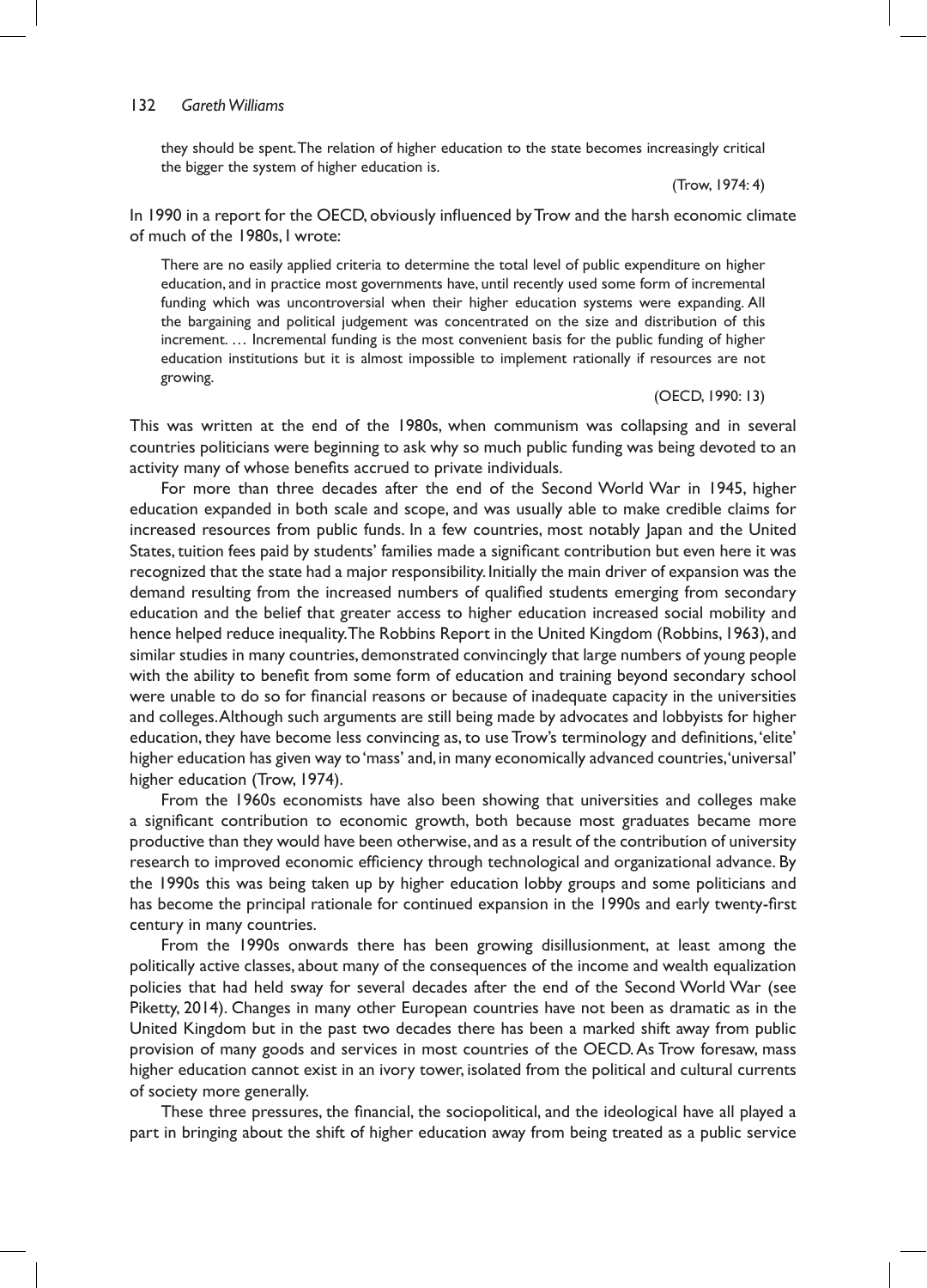towards becoming a marketable commodity subject to the laws of supply and demand by individuals and organized groups.

#### **The case for higher education as a public service**

Education has always presented difficulties for those who advocate a simple individualistic liberal view of society, in that its purpose is to bring about a transformation in the knowledge, the thinking, and the capabilities of those undertaking it, whether that be learning how to operate heavy machinery or internalizing the truths of the Qur'an or the Bible. The individual who undergoes an educational experience becomes a different person, with an understanding of, and often an ability to do, something they were not capable of before.The prominent nineteenthcentury advocate of liberty, John Stuart Mill had to concede that:

It is better to be a human being dissatisfied than a pig satisfied; better to be Socrates dissatisfied than a fool satisfied.And if the fool,or the pig, is of a different opinion, it is because they only know their own side of the question.The other party to the comparison knows both sides.

(Mill, 2013: 13)

Education is the mechanism by which the enlightened and knowledgeable of each generation have been able to pass on their wisdom to their successors. The educators decide what the learners should know and understand. It has long been recognized that the education of children as full members of the society and economy to which they belong should be a collective responsibility, though the relative influence of parents and knowledgeable members of the wider community has also undergone considerable changes in recent decades. Religions and political movements have long understood that control of education is the most effective means of shaping the society of the future and have sought to control national school systems and to set up their own higher education institutions. It has been argued that since education increases knowledge and widens horizons, choices made by those who are fully aware of the alternatives and their implications are more valid than those who are unaware of other possibilities outside their immediate environment. It is legitimate to claim that well-educated people have a special responsibility to help others achieve their full potential because their education gives them greater awareness of the range of possibilities available.This may well be considered elitist by extreme libertarians but it is ultimately the heart of the case why it is not appropriate to leave education entirely to the vagaries of the marketplace.

Nevertheless, there have always been some problems in applying such reasoning to *higher* education. First, by definition its recipients are adults and in a better position than children to appreciate whether they want to learn, and what they want to learn and why. Second, the range of knowledge that must be available for people who already have a sound basic education is very wide and some degree of choice by individuals or their mentors is inevitable.Third, the idea of *higher* education implies an ability as well as a desire to benefit from higher learning, which must depend in large part on individual interests and prior achievements. Fourth, the costs of higher education, especially in terms of earnings forgone by young adults can make very considerable claims on public funds.

In the ideological climate of the mid-twentieth century it was recognized in most countries that an individualistic approach to higher education provision resulted in considerable unfairness, in that many people who could undoubtedly benefit from it were unable to do so because of inadequate earlier education or lack of financial resources (e.g. Robbins, 1963). It became plausible to make the case to extend the rationales that were widely accepted for the education of juveniles to the further and higher education of young adults. Public provision of higher education became the norm (though there were differences between countries about the extent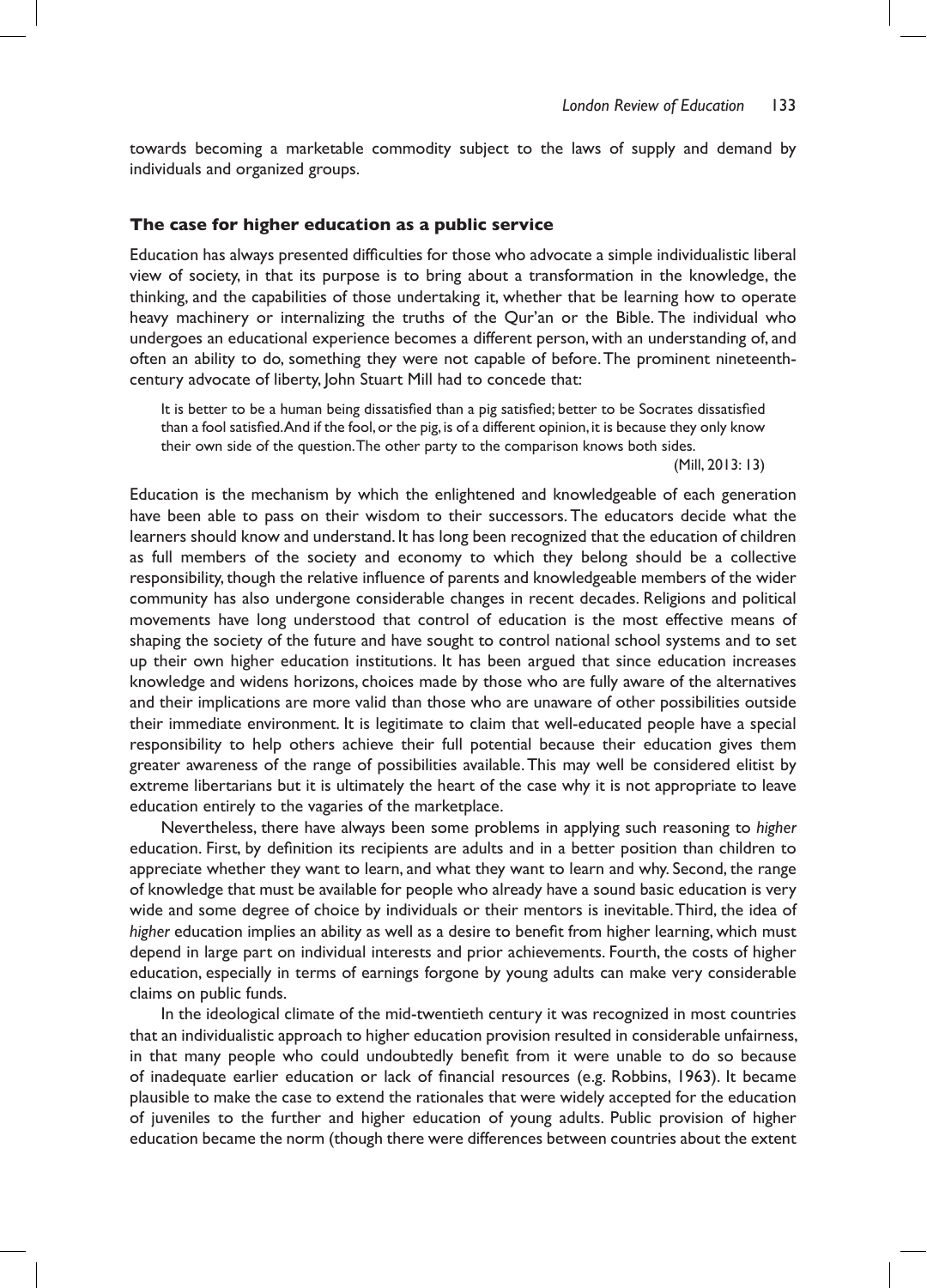to which this was supplemented by private institutions of various types). However, when, as in many OECD countries,the majority of people began to undertake some form of higher education and higher education institutions laid claim to a large share of all education and training of adults, it became more difficult to justify comprehensive publicly funded provision on these grounds for reasons of both cost and encouraging diversity.Which of the almost infinite number of possible higher education activities should be included among those publicly provided and who should decide? To give a single example, there have always been considerable differences of opinion about whether learning about alternative and complementary medicine should be available as a public service along with more orthodox medical education.

It was also clear that although many forms of higher education brought considerable advantages to most of those who were able to undertake them, some of the benefits spilled over to wider communities.Higher lifetime incomes were the most obvious benefits to individuals but other non-monetary benefits have been clearly identified. In a recent pamphlet Willetts (2015) identified research showing many non-monetary benefits from higher education: longer life expectancy; lower consumption of alcohol and tobacco; less likelihood of being obese; greater likelihood of engaging in preventative health care; better mental health; better general health; greater life satisfaction; less criminality; and greater propensity to vote,to volunteer,to trust, and to tolerate others. Nearly all of these bring wider social as well as individual benefits.

There is also the argument made by some economists in their theories of endogenous economic growth (see Romer, 2011).The basis of their argument is that groups of well-educated people working together are more productive than they would be if they were all working individually with less well-educated people.Email and the internet are an example of this.At a time when few people had access to them, and fewer still knew how to use them, they had virtually no impact on overall productivity. Now that very large numbers of people have access and good knowledge of how to use them, their effect on overall productivity has been phenomenal.

Such arguments, combined with those of Willetts, justify claims that the overall public benefits from higher education are greater than the sum of the individual benefits.

## **The shift from public to private**

Higher education was not alone in raising doubts about the central role of the state in providing a wide range of services. In the UK this was fuelled initially by the concerns of the Conservative governments of the 1980s about control of public services: they often appeared to be managed in the interests of the providers of the services rather than those who were supposed to receive the benefits.This conflicted with the emerging neo-liberal ideology that the customer is always right. In the United Kingdom lifetime tenure for academic staff being available on the basis of flimsy evidence of achievement and potential was one example of producer capture and the legal basis of lifetime academic tenure was abolished in the 1988 Education Act.This Act also decreed that instead of universities and colleges receiving unconditional direct public subsidies as had been the case since the creation of the University Grants Committee in 1918,they were to be treated as suppliers of services under contract to the state and other purchasers of their services:

I shall look to the [Universities Funding] Council to develop funding arrangements which recognise the general principle that the public funds allocated to universities are in exchange for the provision of teaching and research and are conditional on their delivery …

I very much hope that it will seek ways of actively encouraging institutions to increase their private earnings so that the state's share of institutions' funding falls and the incentive to respond to the needs of students and employers is increased.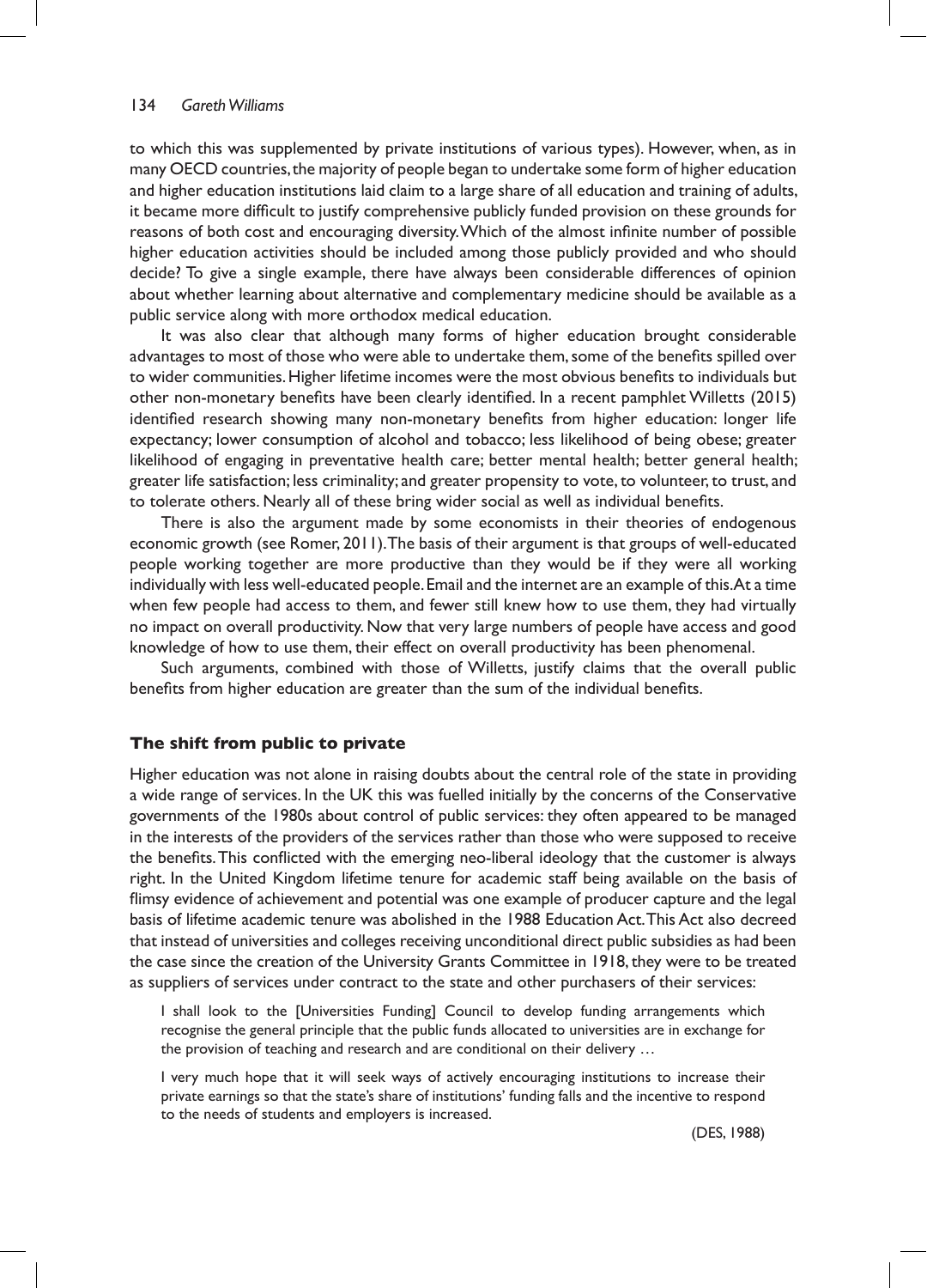The consequence of this change was the introduction of contractual agreements (embedded in 'financial memoranda') between the new Funding Councils and universities based on the number of students recruited and judgements of the amount and quality of the research produced.This led to increased competition between institutions and rapid expansion of student numbers. The following two decades also saw fierce competition between universities for students from overseas, who were required to pay fees covering the full cost of their courses.The competition was intensified further in the new millennium, when fees for UK and EU students were introduced and rose rapidly, until by 2012 they more than covered the full cost of providing courses in some subjects.At the same time, universities were encouraged to compete for research income from non-government sources and to seek other funds to support and expand their core educational activities. By the end of the first decade of the twenty-first century there could be little doubt that British universities were, to all intents and purposes, commercial institutions serving almost entirely private interests.The only remnants of public service was a concern, largely rhetorical, to try to achieve some measure of equity in student participation. However, student numbers continued to grow.There were similar developments in most other countries,more pronounced in ex-communist countries and the English-speaking world, but happening to some extent almost everywhere, encouraged in Europe by the European Union.

### **Theoretical issues**

The important question for today is not whether in practice twenty-first-century mass higher education is public or private but whether a convincing case can be made by those who would prefer the tide to turn and its public service features to be recognized more widely. Three principal arguments have been made.

First it may be that higher education is something to which everyone should have access. There are possible analogies with health or justice. Not everyone wants to make use of these services at any particular point in time but it is reassuring for everybody to know that they are there if needed, on something like equal terms for everybody. Some authors go further than this and argue that because all education is transformative for the better, everybody should have access to it whether they want it or not.The analogy here would with compulsory education of children or compulsory vaccination against smallpox. How far are we prepared to go with this analogy? In the twentieth century some ideologies in positions of power, Nazism and Communism among others, made essentially this argument.

A slightly less strong version of this case is one that was made by the Robbins Report in 1963 but that has rather fallen out of favour in the intervening half century.This is that higher education helps to promote a common culture:

… there is a function that is more difficult to describe concisely, but that is none the less fundamental: the transmission of a common culture and common standards of citizenship. By this we do not mean the forcing of all individuality into a common mould: that would be the negation of higher education as we conceive it. But we believe that it is a proper function of higher education, as of education in schools, to provide in partnership with the family that background of culture and social habit upon which a healthy society depends. This function, important at all times, is perhaps especially important in an age that has set for itself the ideal of equality of opportunity.

(Robbins, 1963: 7)

In an age of multiculturalism and when diversity is at least an implicit aim of decision makers for higher education, it is difficult to see this as a justification for treating higher education as a public service.Can we agree what the common culture should be in 2016? In some countries faith-based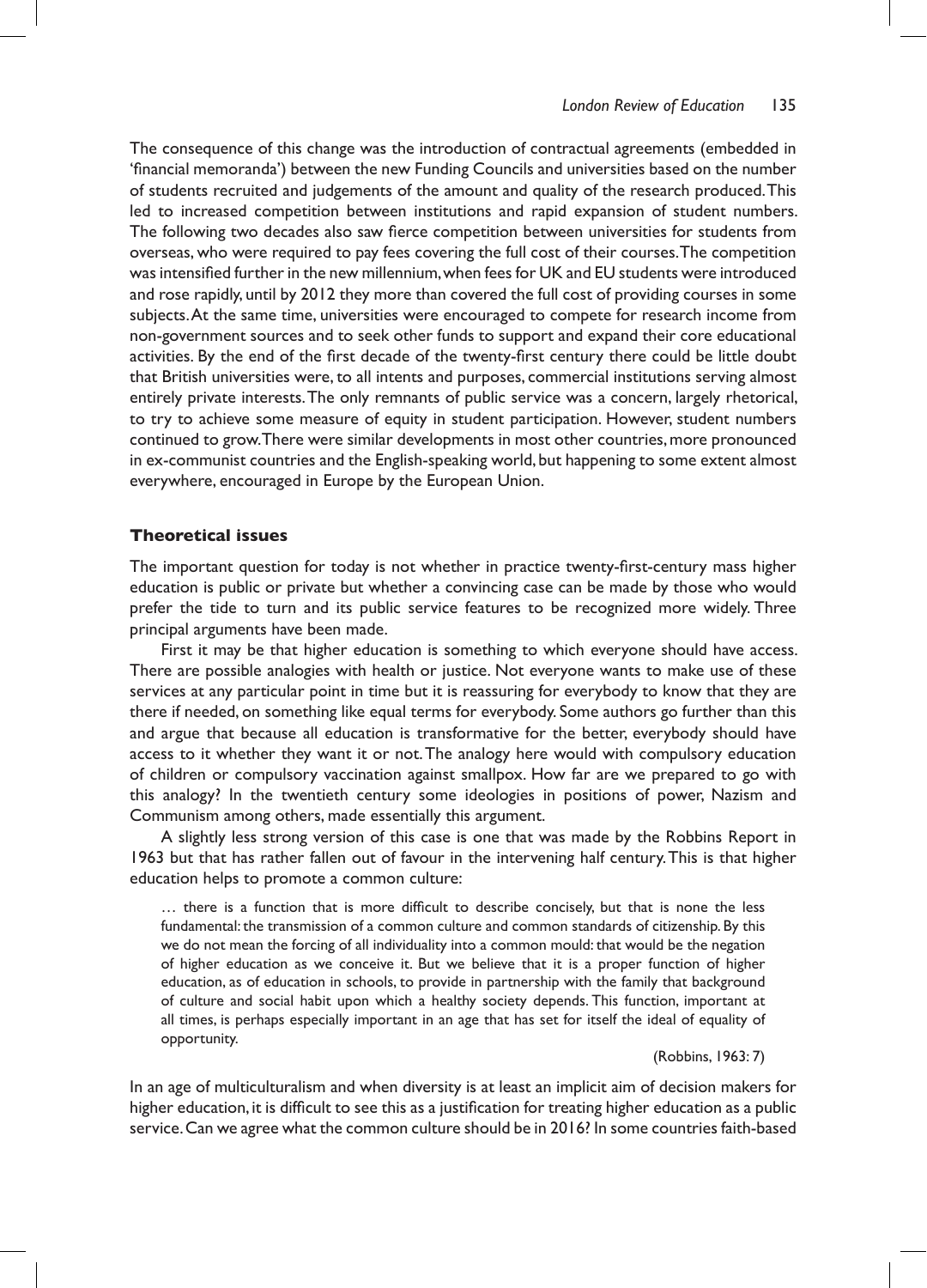universities were certainly founded on the idea of a belief they want to promulgate. Patriotism is another possible set of underlying beliefs that some people believe justifies considering higher education as a public service, at least in some respects. But in general, modern democratic societies exist in an environment that likes to consider itself postmodern and not subject to overriding absolute values.Academic freedom, diversity, and toleration within the constraints of the law and availability of finance are now generally seen to be essential aspects of any higher education system.

For some politicians and authors on higher education issues, equality is close to being the common culture of the twenty-first century. For example,Nixon (2015), in a wide-ranging review of the literature, claims that higher education should contribute to the public good by promoting the reduction of inequality in its own activities and in society generally. Much of the debate is about whether equity between individuals and groups should be the underlying constant and whether the evaluation of any system should be to a large extent about whether it promotes equality. Many politicians and other observers go further and claim that not only should greater equality be a principal aim of higher education systems but that it should also apply to all individual institutions. But is this a realistic mission for higher education and is it an adequate basis for considering higher education as a public good?

### *Economic considerations*

There is an extensive economic literature about'public goods', which claims essentially that they are goods (or services) that can be enjoyed by everyone and that no one person's ability to have them is diminished by the number of people who enjoy them:

Private goods are excludable; those who own the good can exercise property rights, preventing those who have not paid for the good from using it or consuming its benefits. Private goods are also rivalrous; consumption by one consumer prevents simultaneous consumption by other consumers. In contrast a 'public good' or service is neither rivalrous in consumption, nor excludable in ownership, and is available to all.

(Dill, 2015: 141)

This last phrase, 'available to all' – by implication affordable by all – provides the starting point for much of the debate. If a good or service can be plausibly defined as public, then it should be 'available for all' and nobody is prevented from enjoying it through lack of resources.This is an operational question, not a value judgement.A product, once it exists, either is or is not readily available to everybody.Very few goods or services meet this strict definition of being freely available.What do exist, and have been much discussed by economists for many decades, are products that have high fixed costs that must be met somehow but, once the product exists, the marginal cost of an extra unit is very low. Knowledge in many of its forms is one such product. Stiglitz (1999), among many others, has pointed out that scientific knowledge is intrinsically a public good.The creation of new knowledge, whether it is a work of literature or an understanding of the nature of the universe is often very expensive. Once the knowledge has been created, everyone can benefit from it: my acquiring it does not inhibit your obtaining it as well. But there are two good reasons, and one not so good reason, why access to knowledge may be restricted.The less good reason is the often-repeated adage that 'knowledge is power'. Those with knowledge may wish to keep it to themselves. But even this is not without some justification. Certainly nations with the knowledge of how to construct nuclear weapons make great efforts to prevent it leaking to others, and on the whole this is thought to be desirable.

A better reason for restricting access is that the creators of knowledge need to be reimbursed for their efforts somehow. Hence copyright and patent laws have evolved as one way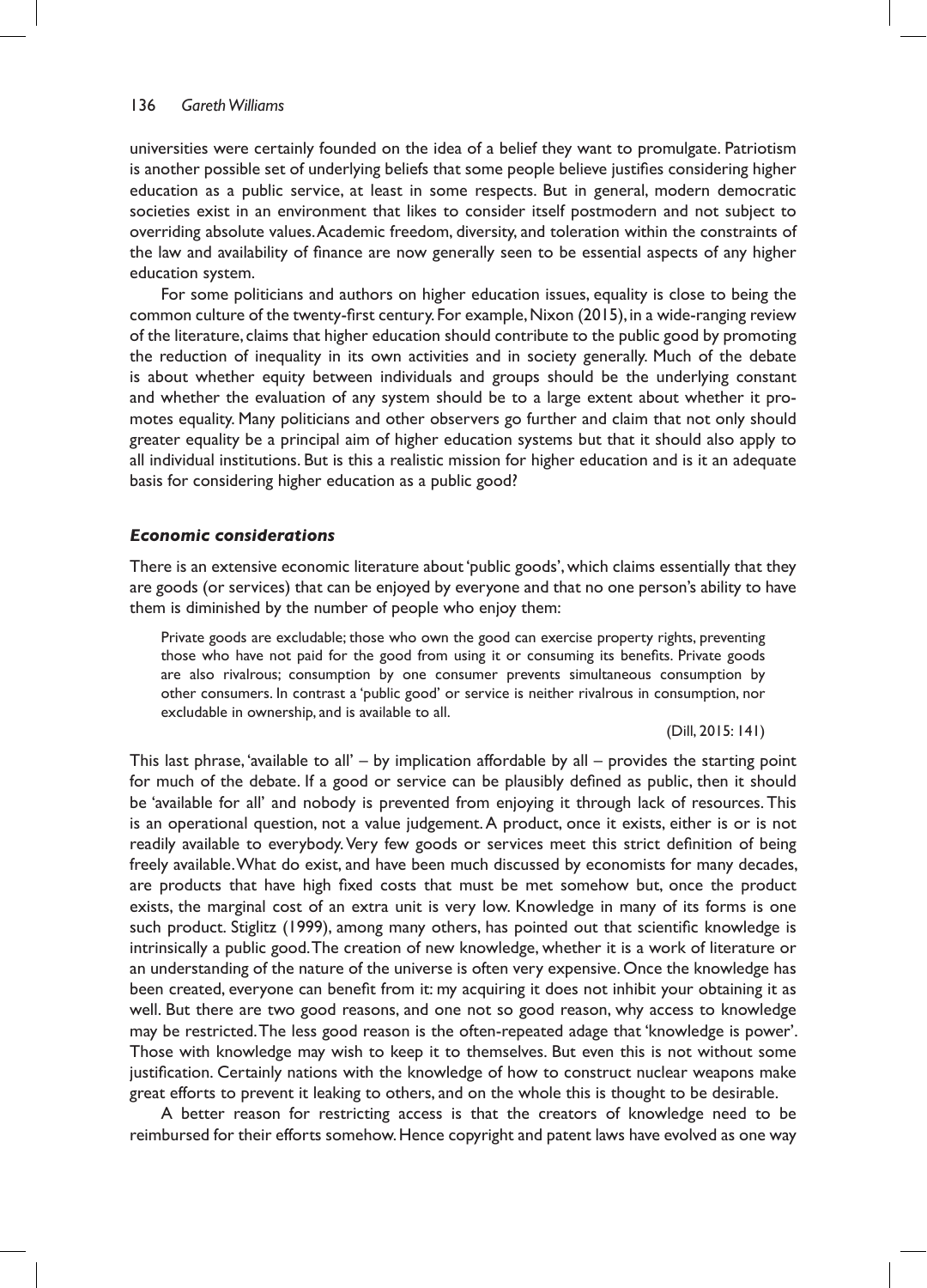of providing incentives for investment in invention and creativity, but they result in what could be a (almost) free product available for all becoming something that is expensive, providing (often very substantial) rents for the holders of the copyrights or patents.The pirating of popular music is one example that has received much attention in recent years. More generally, this feature of knowledge points to a possible distinction between the two university functions of knowledge dissemination and knowledge creation.

The third reason for knowledge not being freely available to everybody is that there is so much of it and it is not homogeneous.Although something that is known or discovered can in principle be made available to everyone at little extra cost, it is not feasible for everyone to know everything.Therefore I will tend to use my knowledge to sell you services based on that knowledge and you can do the same to me.The advantages of specialization and exchange of services are even more applicable to knowledge than to Adam Smith's pin factory.

It is worth noting in passing that there are distinctions between knowing something, knowing how to do something, and understanding something.The first, especially in the age of the internet can be free and massive open online courses (MOOCs) and Wikipedia are beginning to make something like this possible.The second and third facets of knowledge require efforts on the part of the learner and usually require the direct assistance of teachers or trainers.

So from an economic point of view, knowledge, once it has been acquired by humankind, is to all intents and purposes a free good but its acquisition and use by individuals can give it the characteristics of a private good.

## *The public*

The 'public' is another term that must be examined closely in any claim that higher education is, or ought to be, a public good.The word embraces many ambiguities.'*A* public good', as defined by economists, signifies something different from 'the public good' as most people understand it.As already indicated 'a public good' for economists is a term used to signify a good or service that cannot be easily restricted to any particularindividual or group.'*The* public good' is a more general term that is often used to signify almost any benefits of which the writer or speaker approves. Often this comes close to using the phrase as a euphemism for the idea of the 'general will' of all right-thinking people, as promulgated, for example, by French and Russian revolutionaries. Before concluding that this belief is not relevant in twenty-first-century higher education, it is at least worth asking ourselves whether the idea of political correctness comes close to expressing a similar sentiment.There has been evidence in recent years of academics finding themselves in deep water over expressing sentiments or using phrases that offend prevailing widely held sentiments. If higher education is to be treated as a public good, to what extent is it appropriate that the general will as manifested in current ideas of political correctness should determine what is said or done in universities?

Another expression of the general will is the'democratic majority'.As far as higher education as a public service is concerned, this raises questions about the responsibility of the majority towards minorities that exist in the same geographical area. In many countries these manifest themselves in linguistic, cultural, and ethnic differences. A very real practical issue is whether the democratic majority can legitimately impose its higher education on the minorities in the pursuit of a common culture or national unity. Often, separate higher education institutions, and sometimes separate higher education systems, are permitted and encouraged. In the United Kingdom, England, Scotland,Wales, and Northern Ireland now have distinctly different higher education systems and similar arrangements exist in the United States and many other countries.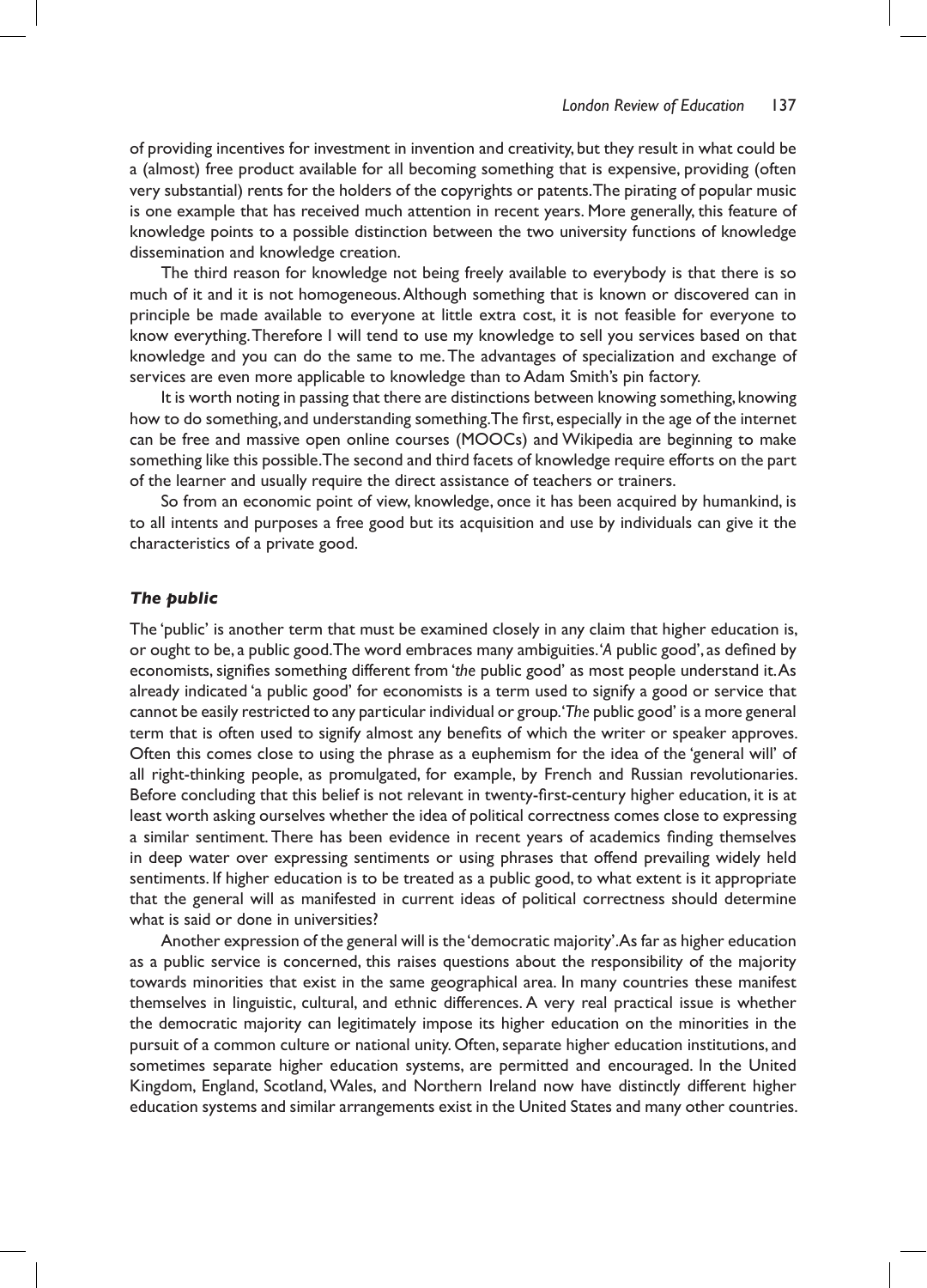In several countries religious groups have their own universities.Thus the idea of higher education serving *the* public good is already a contested concept.

Another view is that the relevant public consists of those who are interested in, and know most about, the matter under discussion.There are obviously tinges of elitism here but much in higher education is intrinsically elitist intellectually.We cannot pretend that any but a gifted minority can hope to fully understand complexity theory in mathematics or the theoretical underpinnings of the United States Constitution, and all real higher education demands some intellectual capability and appropriately guided effort on the part of those undertaking it.This line of reasoning suggests that it is the academic staff who are best able to judge what higher education is appropriate.This is the essential basis of the widely held belief in academic freedom as an essential attribute of higher education. One problem with accepting this claim is that academics are themselves not all of a like mind.Another is that, like all communities, they have their own vested interests, which may not correspond to a wider public interest.

### **Research in higher education institutions**

Much of the debate about higher education as a public good is concerned mainly with universities and colleges as teaching institutions and the extent to which the benefits of learning, direct and indirect, go beyond the private benefits acquired by their graduates. Many higher education institutions also create knowledge through their research, which has important public and private consequences, and the relationship between the public and the private is particularly difficult to disentangle. Knowledge can be divided into two broad categories: that which once discovered can be codified and stored on paper (or in databanks); and that which is embedded in individuals who possess the knowledge or capability and cannot be separated from them. In the case of the former, once the knowledge has been codified it can be stored and made widely available at relatively low cost and often with comparatively little effort on the part of the user. It becomes non-rivalrous and intrinsically non-excludable. Embedded knowledge of the second type can be transferred from one individual to another but its acquisition requires as much education or training from each new generation as those who acquired it in the previous generation. Knowledge that needs to be embedded in individuals is intrinsically private; the London taxi driver, for example, acquires 'the knowledge' of routes through the city streets and is able to earn a living from it.A medical practitioner learns how to cure people or prevent them becoming ill and is able to profit from this knowledge. Both taxi driver and physician take several years to acquire the knowledge and there are few shortcuts.On the other hand, a new discovery that may take a large amount of resources to make can often be codified and made available to all at very low cost.TheWorldWideWeb required great ingenuity to create, as did the plays of Shakespeare, or the music of Beethoven, but once created and written down or codified, they can all be made available to others at very low cost.Thus it can be argued that much research should be treated as a public good.

Throughout most of the twentieth century, this was the model that was in the ascendancy. Research was largely paid for out of public funds and academic staff in universities published their results as soon as they could.The information was then available for all to use. In such a system, university research depends on receiving funds from public sources. However, as part of the general ideological shift towards markets as the best mechanism for resource allocation, the private benefit aspects of research, as of most other aspects of higher education, have become much more prominent.

In research, the growth of private interests has been manifested in the much more widespread use of copyright and patent laws that enable individuals and corporate bodies to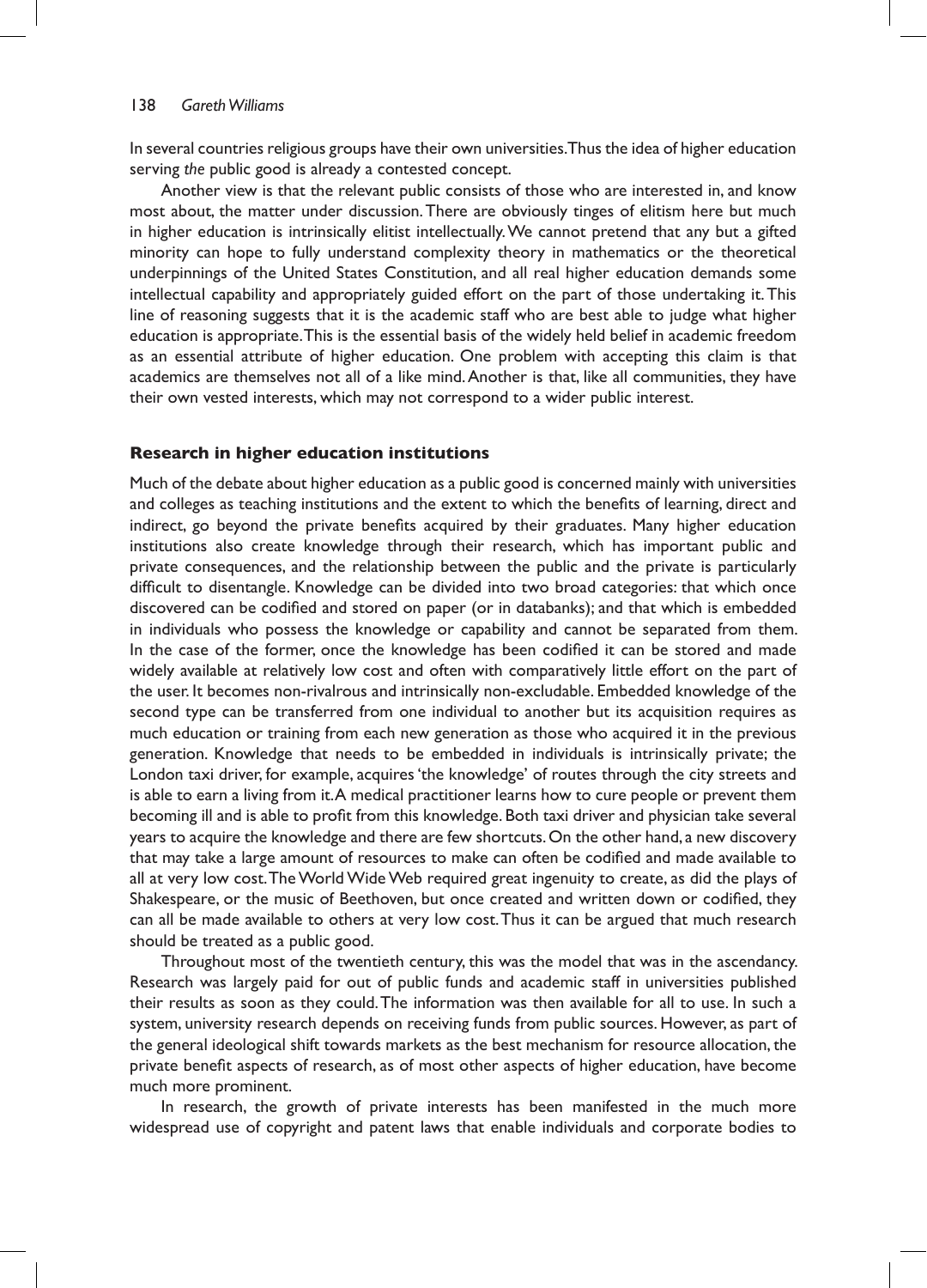profit for considerable periods from their discoveries and creations. Codified knowledge that is in principle non-excludable and non-rivalrous has been privatized along with much of the rest of higher education.Once again the issue comes down to policy choices, and these are for the most part global political choices.The argument for the privatization of codified knowledge is that the possibility of high rewards encourages greater investment in research and creative activities; the arguments against are that dissemination of results of research is slower and more restricted than would be the case if they were freely available.Debates about the availability in economically poorer countries of recently discovered medicines are one example of this dilemma. More recently, debates about the mandatory publication of research results and information gained during the course of publicly funded research are a manifestation of the tensions between public good and private rewards.

### **Concluding remarks**

In practice, much of the debate about whether higher education is a public good or service is really about how it should be paid for.For at least four decades after the end of the SecondWorld War most countries treated higher education as a welfare service paid for out of public funds. Even at the time this was not unambiguous. Outside the East European Communist Bloc and China, academic freedom was jealously guarded. It was accepted that taxpayers paid for higher education through their governments, but the academic profession in various guises decided what the content of the education should be – although, as Clark (1983) showed, the precise arrangements to resolve the tensions between the claims of academic expertise and providing the resources to meet the claims differed between countries.

As already indicated, the emergence of mass, and later near-universal, higher education (Trow, 1974) changed the way that higher education was viewed by governments. Partly this was simply because it was making much larger claims on resources. Partly it was reflecting broader ideological changes that laid much greater stress on the relations between costs and benefits to individuals and particular groups in all economic and social activities. In addition, the two main drivers for the expansion of higher education were the democratic political pressure for the benefits to be obtained from higher education to be distributed as widely and fairly as possible and the growing realization that many of the outputs of higher education teaching and research brought economic and social benefits to wider society. For both of these drivers of expansion, governments, employers, and representatives of interest groups and disparate communities claimed a legitimate interest in what was happening in universities and colleges. Serving the public changed from confidence that the experts knew best to a conviction that only individuals through individual market choices could really show what the multifarious public really wanted. In today's prevailing ideology the public is seen as each individual having the freedom to make her or his own choices.All have their own interests and abilities.At the same time, institutions and organizations have the right to offer whatever services they are qualified to provide and that will be most rewarding to them, subject only to legal constraints as would apply to any other commercial organization.

The logic of markets is that individuals pay for what they want or what they will benefit from. This runs counter to the wish for higher education to be distributed widely and fairly. However it is financed and whatever regulations are in place about student admissions, potential students do not all start from the same place. Some have been able to have an excellent private education that has brought them up to very high levels of educational achievement; others have been less fortunate in their earlier education. Some do not have access to the resources to pay the fees and maintain themselves while they are studying. But most importantly, the sum of individual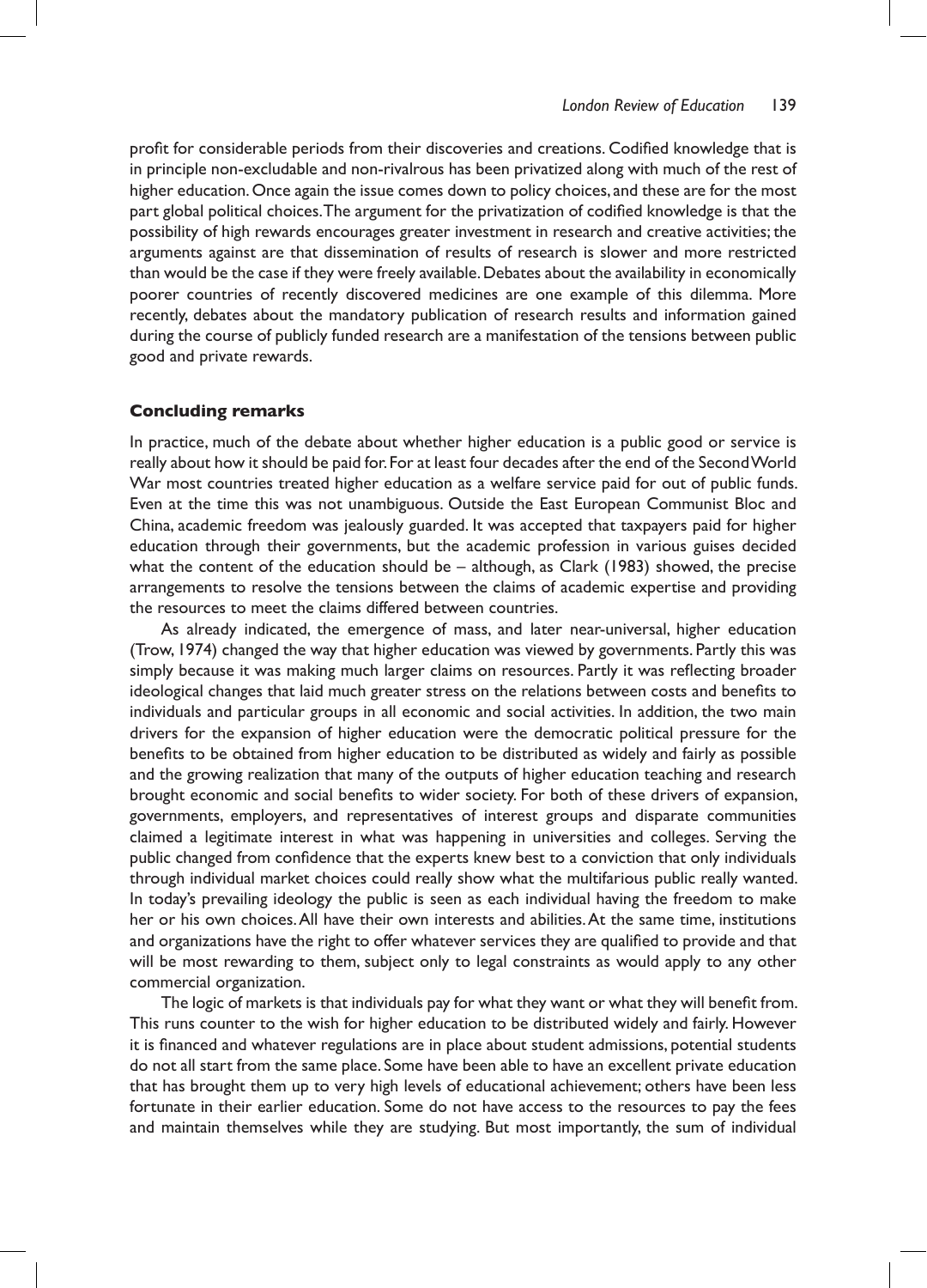choices may not add up to the best contribution that universities and colleges can make to economic and social progress more generally. If reduction of inequality and economic and social progress are to remain two of the main drivers of higher education, interventions by public authorities remain necessary even in a fully privatized system.

In the last analysis, higher education cannot be understood except in the context of the wider social and political environment in which it is located.As in all social activities, there is an inherent tension between the collective public and individual private benefits and responsibilities. In the long term, the ideological climate tends to swing from one to the other. At present, individual costs and benefits of both suppliers and users of services are in the ascendant.

Undoubtedly, higher education has many of the attributes of both a public and a private good.That it usually brings considerable benefits to most individuals who undertake it is beyond question.That it should be organized in such a way as to allow all who can, to benefit from it is a value judgement, but one that is so widely held as to be almost beyond question. Individuals enjoy the benefits of their higher education and as many people as possible should have the opportunity to enjoy them.At the same time, there are many wider benefits.A society in which higher education is widely distributed benefits both economically and socially.A society peopled by well-educated citizens is in general more aware of the range of life's possibilities and is therefore more likely to take wise collective decisions than one with less widespread awareness of human potential.This is an empirically testable hypothesis and the work of McMahon (1999) made a start in showing this.

Beyond such considerations of general equity, it is impossible to escape the different conceptions of the term 'public', and the enormous diversity of activities that are now accepted as higher education. Some activities of higher education institutions, such as research that leads to technological advance or improved social organization, or those that result in more politically and socially aware citizens, can make claims to advance the future public good in this way. Others are more likely to be of benefit mainly to their direct recipients and can lay little claim to be public goods or services. By accepting that the main rationale for receiving public funding is that it advances economic growth through increasing the productivity of individuals, higher education has weakened its claim to be a public service. It may well be that this shift towards belief in the private benefits obtained through higher education has brought universities and colleges more resources from a grateful public of private individuals than would otherwise have been the case. But is this a Faustian pact with the Devil?

### **Notes on the contributor**

GarethWilliams is an emeritus professor in the Centre for Higher Education Studies at the UCL Institute of Education, University College London. He has worked on the economics, policy, and management of higher education for most of his career at Oxford University, the OECD, the London School of Economics, Lancaster University, and, for the past forty years, at the Institute of Education. He recently published an edited volume (with Ourania Filippakou): *Higher Education as a Public Good: Critical perspectives on theory, policy and practice* (NewYork: Peter Lang).

## **References**

- Clark B.R. (1983) *The Higher Education System: Academic organization in cross-national perspective*. Berkeley: University of California Press.
- DES (1988) Letter from the Secretary of State for Education and Science to the Chairman of the Universities Funding Council. London.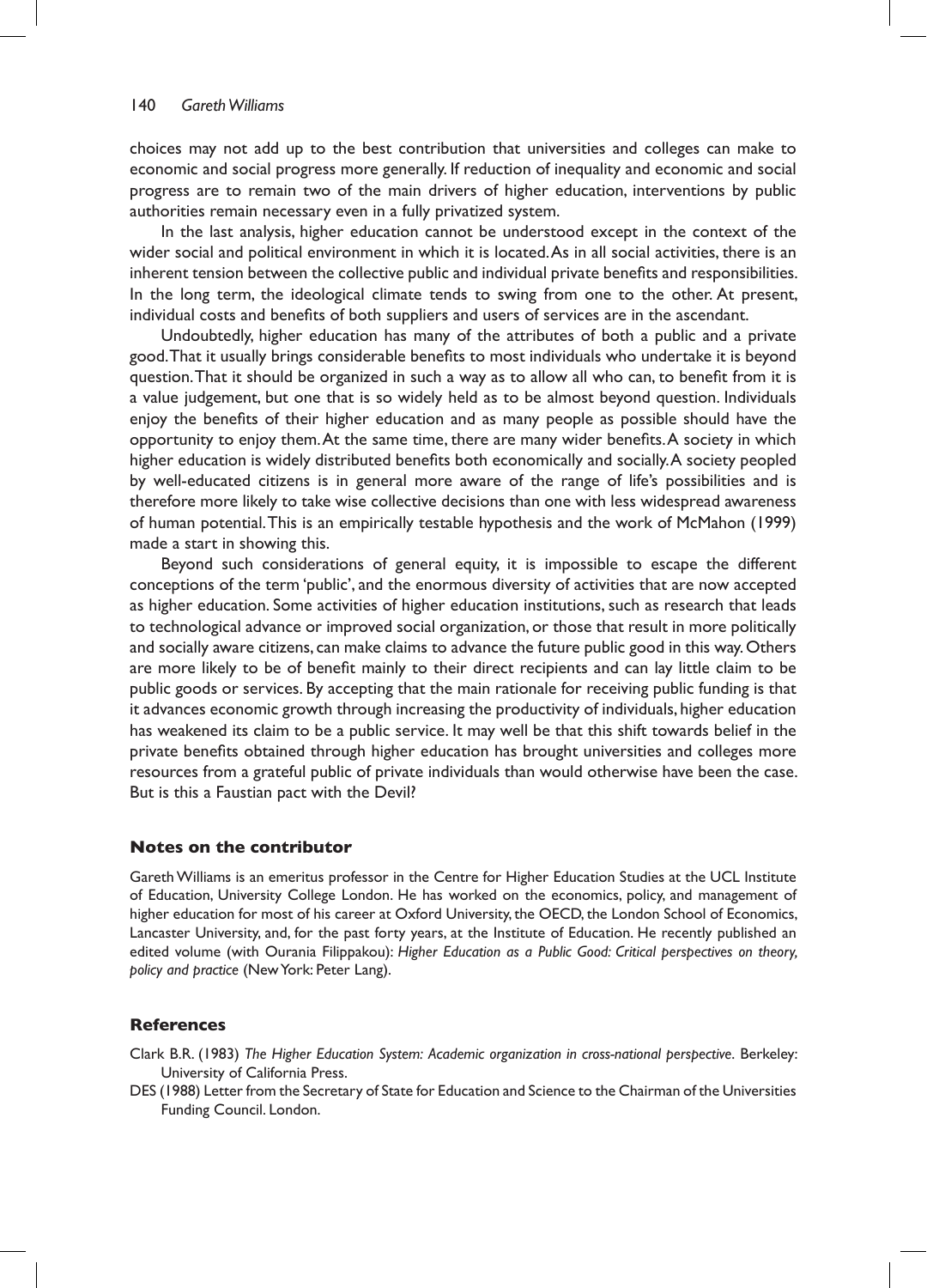- Dill, D. (2015) 'Assuring the public good in higher education: Essential framework conditions and academic values'. In Filippakou, O., and Williams, G. (eds) Higher Education as a Public Good: Critical perspectives on theory, policy and practice. New York: Peter Lang, 141–62.
- McMahon, W.W. (1999) Education and Development: Measuring the social benefits. Oxford: Oxford University Press.
- Mill, J.S. (2013) *Utilitarianism.* Originally 1863. Online. https://ebooks.adelaide.edu.au/m/mill/john\_stuart/ m645u/contents.html (accessed 7 February 2016).
- Nixon, J. (2015) 'Inequality and the erosion of the public good'. In Filippakou, O., and Williams, G. (eds) Higher Education as a Public Good: Critical perspectives on theory, policy and practice. New York: Peter Lang, 163–80.
- OECD(1990)*Financing Higher Education: Current patterns*. Paris:OECD.
- Piketty, T. (2014) Capital in the Twenty-First Century. Cambridge, MA: Harvard University Press.
- Robbins,L. (1963)*Committee on Higher Education: Report of the committee appointed by the Prime Minister under the chairmanship of Lord Robbins 1961–63.* Online. [www.educationengland.org.uk/documents/](http://www.educationengland.org.uk/documents/robbins/robbins1963.html) robbins/robbins1963.html (accessed 7 February 2016).
- Romer, D. (2011) Advanced Macroeconomics (Fourth ed.). New York: McGraw-Hill.
- Stiglitz, I. (1999) 'Knowledge as a public good'. In Kaul, I., Grunberg, I., and Stern, M. (eds) Global Public Goods: *International cooperation in the 21st Century*. New York: Oxford University Press, 308–25.
- Trow,M.(1974)*Problems in the Transition from Elite to Mass Higher Education: Policies for higher education*.Paris: OECD.
- Willetts,D.(2015)*Issues and Ideas on Higher Education: Who benefi ts? Who pays?*[Online.www.kcl.ac.uk/sspp/](http://www.kcl.ac.uk/sspp/policy-institute/publications/Issuesandideas-higher-education-funding.pdf) policy-institute/publications/Issuesandideas-higher-education-funding.pdf (accessed 2 February 2016).





### **Related articles in** *London Review of Education*

#### *In the same issue*

This paper was published in a special issue entitled 'Higher education policy-making in an era of increasing marketization', edited by Ourania Filippakou. The other articles in that issue are as follows (links unavailable at time of publication):

- Ainley, P. (2016) 'The Business Studies University: Turning higher education into further education'. London *Review of Education*,14(1).
- Caruana,V. (2016)'Researching the transnational higher education policy landscape: Exploring network power and dissensus in a globalizing system'. London Review of Education, 14 (1).
- Dennis, C.A. (2016) 'Further education colleges and leadership: Checking the ethical pulse'. London Review *of Education*,14(1).
- Filippakou, O., and Tapper, T. (2016) 'Policy-making and the politics of change in higher education: The new 1960s universities in the UK, then and now'. London Review of Education, 14 (1).
- Marginson, S. (2016)'Foreword:The partial shift from public to private goods in UK higher education'. *London Review of Education*,14(1).
- Montgomery, C. (2016) 'Transnational partnerships in higher education in China: The diversity and complexity of elite strategic alliances'. London Review of Education, 14 (1).
- Palfreyman, D., and Tapper, T. (2016) 'The marketization of English higher education and the financing of tuition fees'. London Review of Education, 14 (1).